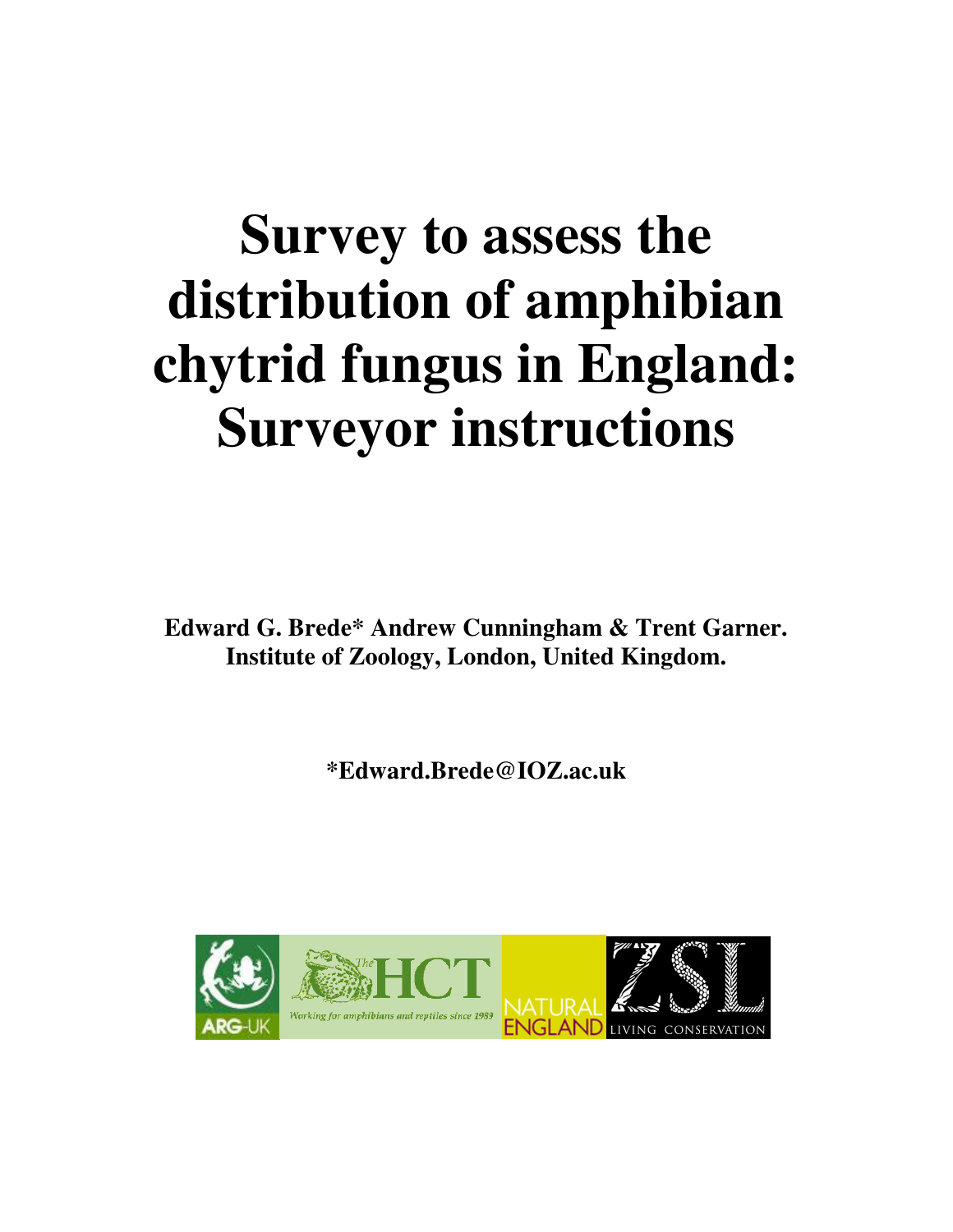## **1. Welcome to the chytrid survey!**

**Many thanks for agreeing to help with this important survey. Your help in surveying amphibians for the chytrid fungus is invaluable. Please follow the guidance in this document, which sets out exactly what should be done. If you have any queries or you have not already signed up please contact me (Edward.Brede@ioz.ac.uk) as we need to keep track of who will be doing the survey.**

**For more background on chytrid fungus and this survey, please see www.zsl.org/ukchytrid**

#### **2. Selecting a survey site**

We need to achieve a good geographic spread of amphibian sites across England, and are aiming to have around 8 sites per English region assessed. Within your region, you are free to select any site you wish, using the following criteria:

- not known currently to have chytrid infection (as at Feb 2008, only 6 sites in Cumbria and 2 in Kent are known to be infected).

- ideally have both anurans (frogs/toads) and caudata (newts) as you will need to capture 2x30 individual amphibians in two periods (February/March, Mid May/June) and some amphibian species may not be around in sufficient numbers in either of the sampling periods. For the purpose of this survey a population can encompass more than one pond if they are within around 100m of each other. Note that you can capture amphibians of more than one species for the survey if they are available at the time of sampling (eg you do not need to catch either 30 frogs, or 30 toads; it could be  $10$  frogs  $+10$  toads  $+10$ newts).

- have easy access, with the permission of the landowner.

#### **3. Preparing for your survey**

Kit list: net, buckets with lids, pen, disposable vinyl gloves, and disinfectant solution if necessary (see ARG UK Note 4 available from www.zsl.org/ukchytrid for details of biosecurity)

Watch the weather, and go on a day when you are reasonably sure there will be good numbers. Visit with at least one helper.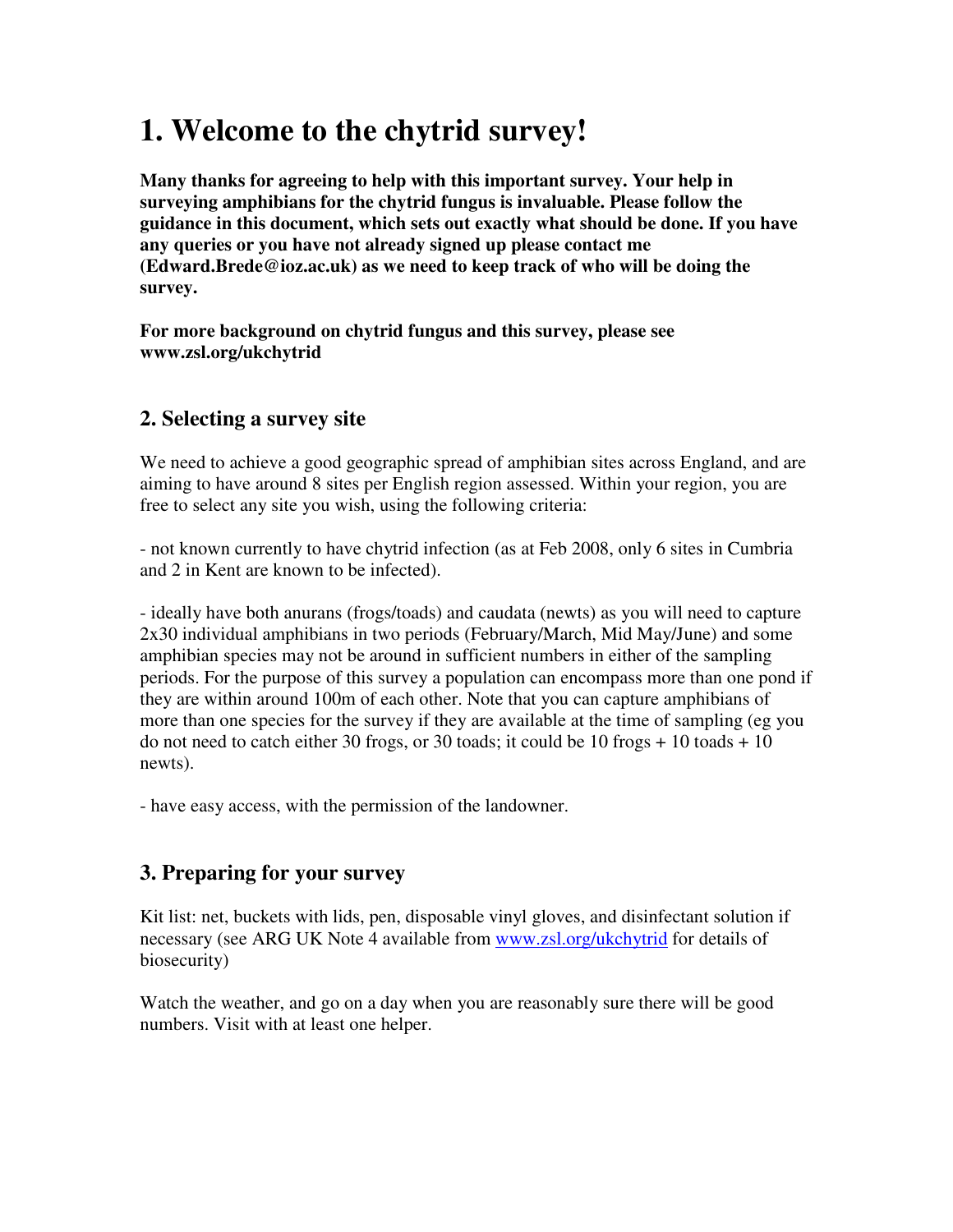#### **4. Practicalities**

a) Catch the amphibians. This should all be done within the same day or night.You should aim to catch 30 adult individuals per sample period of any native UK species (there can be a mix of species within these 30 individuals). If adult numbers are low, and you encounter juveniles these can also be swabbed to make up the 30 individuals. You should not catch eggs or larvae.

b) Place them in secure container such as buckets with lids

- c) Swab (see details below)
- d) Mark each swab best done by a scribe
- e) Release amphibian at point of capture

f) Keep swabs in fridge until sending off (details of address at the end of this document). Please submit as soon as possible.

#### **5. How to swab your amphibian**

Please refer to the ARG-UK Advice Note 4 "Amphibian disease precautions: a guide for fieldworkers" to help you reduce disease risks when doing this work.

Note: a video of this procedure is shown on the project website: www.zsl.org/ukchytrid



**1. Prior to catching ensure gloves are moistened with pond water to avoid damaging the amphibian. The swabbing can be done by one or two people (one holding the amphibian whilst the other swabs). Both must wear gloves.**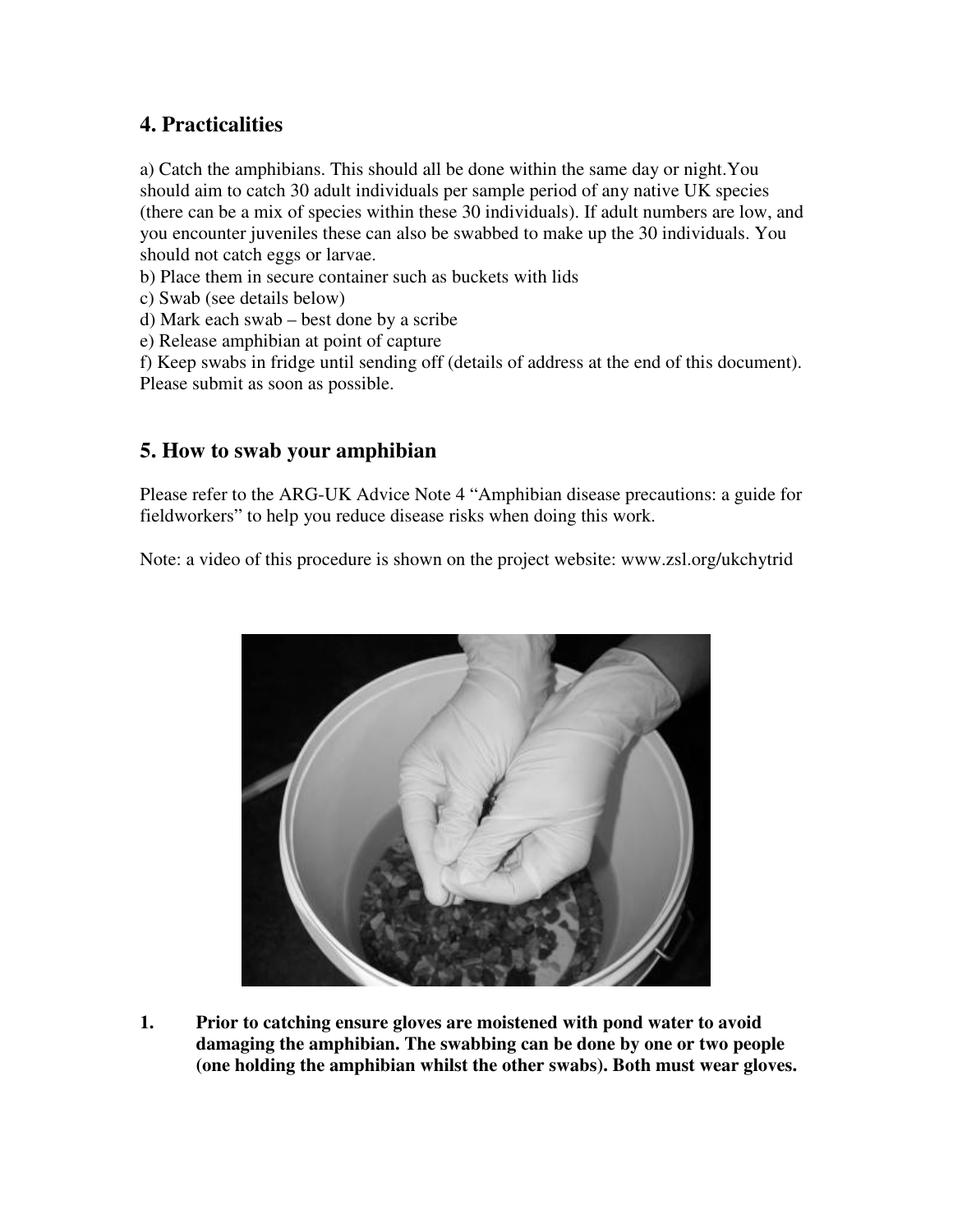

**2. Take a firm but careful hold of the amphibian, holding its throat/head region with your thumb/index finger, this allows you to manipulate the lower limbs with your other fingers.**

**NOTE: Amphibians do not have a rib cage so care should be taken not to damage internal organs by pressing the abdomen.**



**3. Swab the inner thigh of the hind leg with a firm continuous action. The aim is to dislodge loose skin, sporangia or zoospores. Repeat three times.**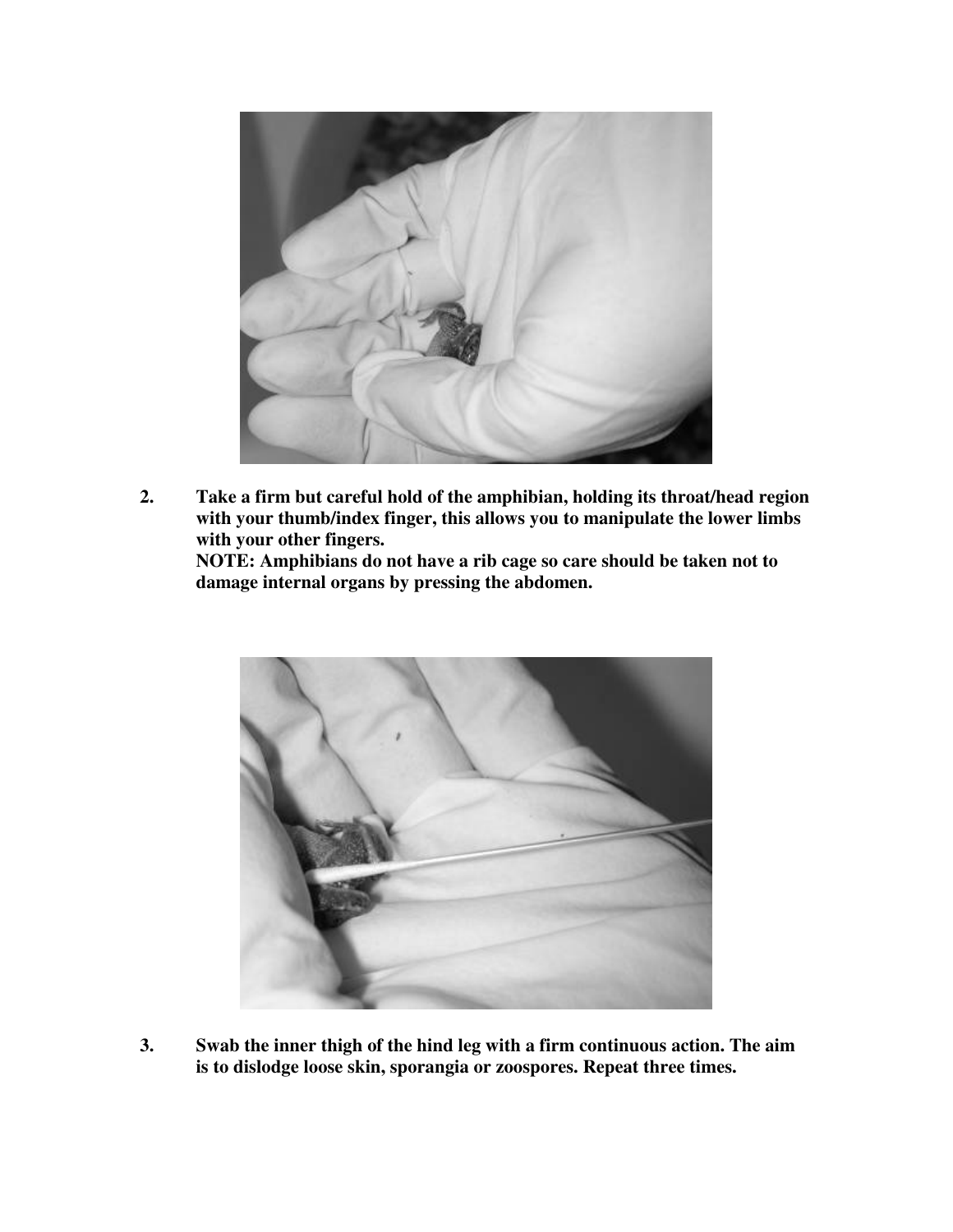

**4. Repeat the swabbing procedure in 3 above but this time concentrating on the lower hind leg. Repeat three times.**



**5. Repeat the swabbing procedure in 3 above but this time concentrating on the underside of the foot/toes. Repeat three times.**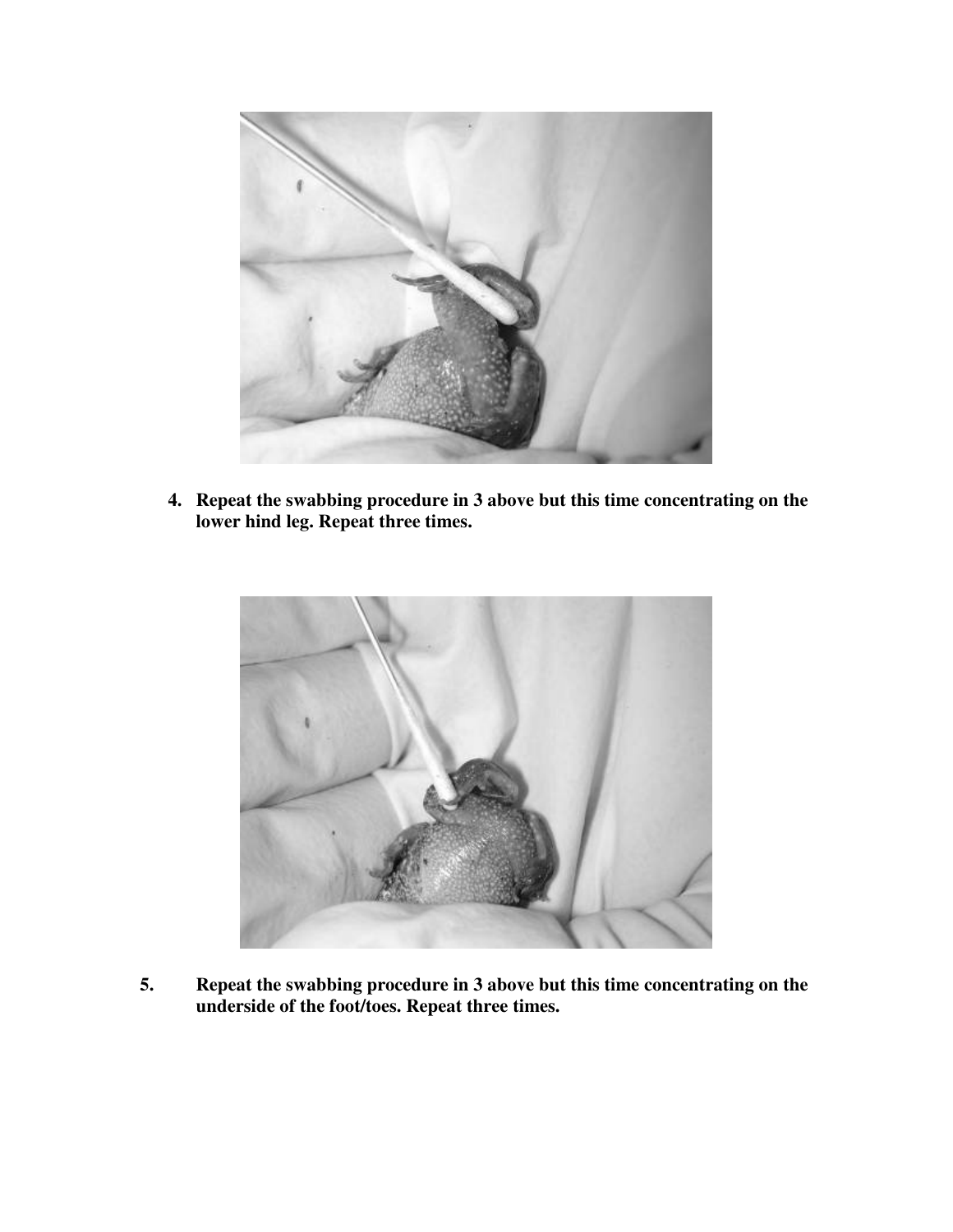

**6. Repeat the swabbing procedure in 3 above but this time concentrating on the 'drink patch', this found just above the pelvis. Repeat three times. Place in bucket or other secure container.**



**7. For newts a similar approach is taken. Swab the rear limb in one action, ensuring that all of the inner leg and toes are covered. Repeat three times.**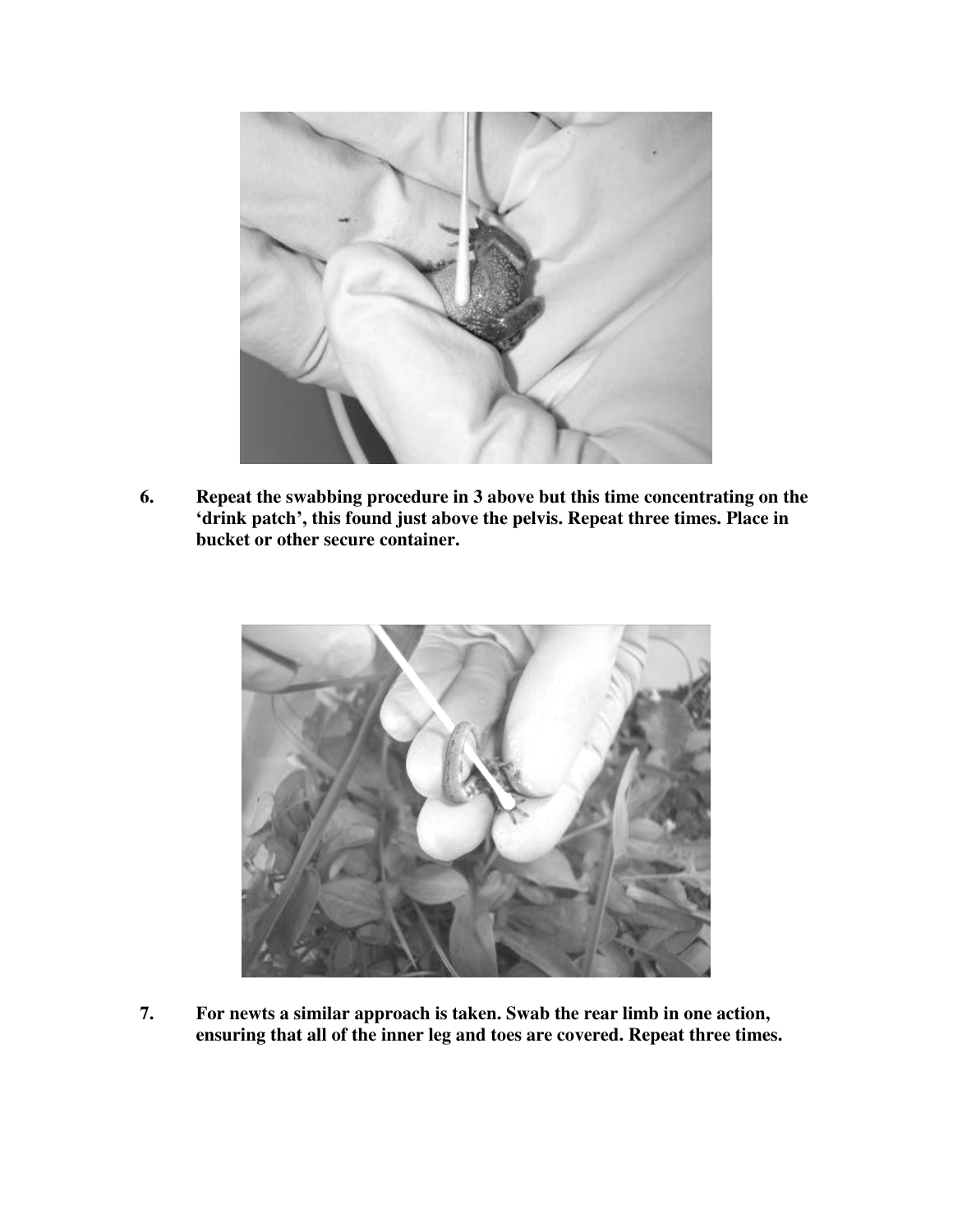

**8. For newts the base of the tail and lower abdomen should also be swabbed. Repeat three times. Place in bucket or other secure container.**



**9. Prior to returning the amphibian to the capture location, observe it a few minutes after the swabbing procedure, to ensure that it is not harmed.**